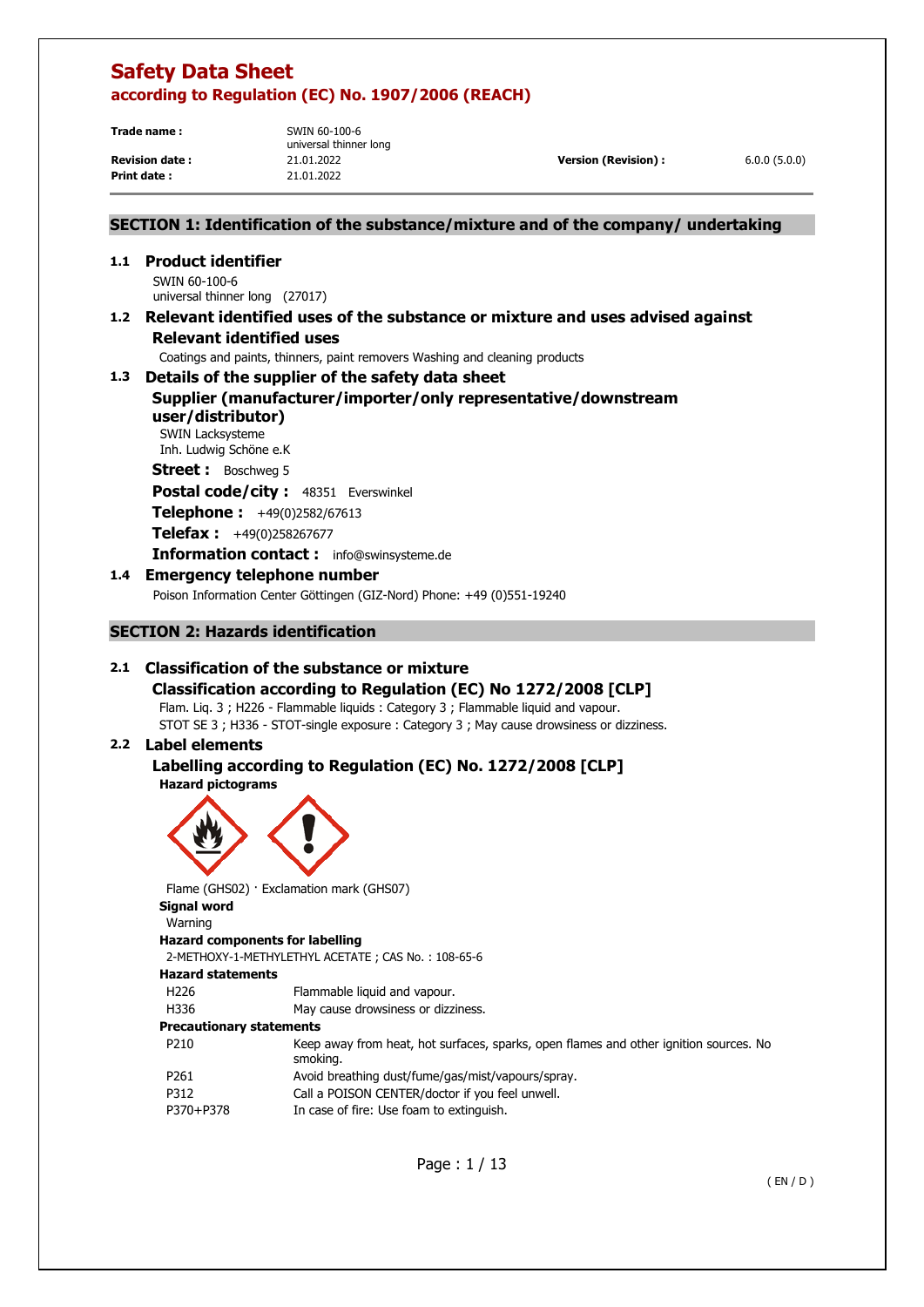| Trade name:           | SWIN 60-100-6<br>universal thinner long |                            |              |
|-----------------------|-----------------------------------------|----------------------------|--------------|
| <b>Revision date:</b> | 21.01.2022                              | <b>Version (Revision):</b> | 6.0.0(5.0.0) |
| Print date:           | 21.01.2022                              |                            |              |

P403+P233 Store in a well-ventilated place. Keep container tightly closed. P501 Dispose of contents/container to disposal.

#### **2.3 Other hazards**

The substances in the mixture do not meet the PBT/vPvB criteria according to REACH, annex XIII.

### **SECTION 3: Composition/information on ingredients**

#### **3.2 Mixtures**

#### **Hazardous ingredients**

2-METHOXY-1-METHYLETHYL ACETATE ; REACH No. : 01-2119475791-29 ; EC No. : 203-603-9; CAS No. : 108-65-6 Weight fraction :  $> 50 - 500$  %

| Classification 1272/2008 [CLP] :                                | Flam. Lig. 3; H226 STOT SE 3; H336<br>Substance with a Community workplace exposure limit   |
|-----------------------------------------------------------------|---------------------------------------------------------------------------------------------|
|                                                                 |                                                                                             |
|                                                                 | ETHYL 3-ETHOXYPROPIONATE; REACH No.: 01-2119463267-34; EC No.: 212-112-9; CAS No.: 763-69-9 |
| Weight fraction:                                                | $\geq 10 - 525\%$                                                                           |
| Classification 1272/2008 [CLP]:                                 | Flam. Lig. 3; H226                                                                          |
| 2-METHOXYPROPYL ACETATE; EC No.: 274-724-2; CAS No.: 70657-70-4 |                                                                                             |
| Weight fraction:                                                | < 0.3 %                                                                                     |
| Classification 1272/2008 [CLP]:                                 | Flam. Lig. 3; H226 Repr. 1B; H360D STOT SE 3; H335                                          |
| Additional information                                          |                                                                                             |

Full text of H- and EUH-phrases: see section 16.

#### **SECTION 4: First aid measures**

### **4.1 Description of first aid measures**

#### **General information**

In case of accident or unwellness, seek medical advice immediately (show directions for use or safety data sheet if possible). Remove affected person from the danger area and lay down. If unconscious place in recovery position and seek medical advice. Remove contaminated, saturated clothing immediately.

#### **Following inhalation**

Inhalation of vapours or spray/mists Consult a doctor immediately in the case of inhaling spray mist and show him packing or label. Provide fresh air.

#### **In case of skin contact**

After contact with skin, wash immediately with plenty of water and soap.

#### **After eye contact**

In case of contact with eyes flush immediately with plenty of flowing water for 10 to 15 minutes holding eyelids apart and consult an ophthalmologist.

#### **After ingestion**

Do NOT induce vomiting. Call a physician immediately.

#### **4.2 Most important symptoms and effects, both acute and delayed**  Dizziness Headache Nausea Impairment of vision Vomiting

#### **4.3 Indication of any immediate medical attention and special treatment needed**  None

## **SECTION 5: Firefighting measures**

#### **5.1 Extinguishing media**

**Suitable extinguishing media**  alcohol resistant foam Extinguishing powder Carbon dioxide (CO2) **Unsuitable extinguishing media**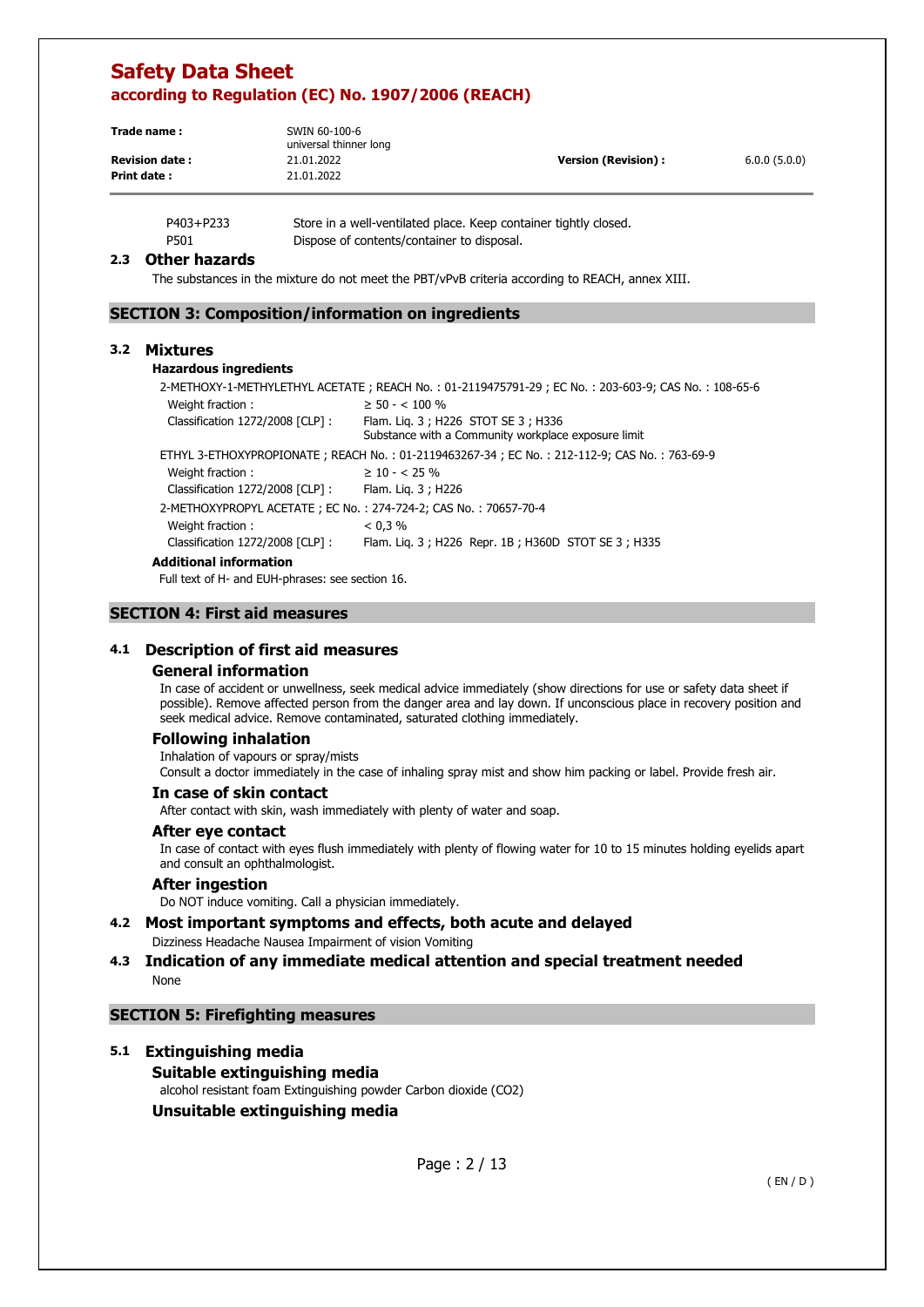| Trade name:           | SWIN 60-100-6<br>universal thinner long |                      |              |
|-----------------------|-----------------------------------------|----------------------|--------------|
| <b>Revision date:</b> | 21.01.2022                              | Version (Revision) : | 6.0.0(5.0.0) |
| Print date:           | 21.01.2022                              |                      |              |

Full water jet

# **5.2 Special hazards arising from the substance or mixture**

In case of fire may be liberated: Pyrolysis products, toxic Carbon monoxide Carbon dioxide (CO2)

# **5.3 Advice for firefighters**

Do not inhale explosion and combustion gases. Special protective equipment for firefighters Wear a self-contained breathing apparatus and chemical protective clothing.

# **5.4 Additional information**

Collect contaminated fire extinguishing water separately. Do not allow entering drains or surface water. Move undamaged containers from immediate hazard area if it can be done safely. Use water spray jet to protect personnel and to cool endangered containers.

### **SECTION 6: Accidental release measures**

# **6.1 Personal precautions, protective equipment and emergency procedures**

See protective measures under point 7 and 8.

# **For non-emergency personnel**

Use personal protection equipment. Remove all sources of ignition. Wear breathing apparatus if exposed to vapours/dusts/aerosols.

#### **For emergency responders**

Use appropriate respiratory protection. Remove persons to safety. Prevent spread over a wide area (e.g. by containment or oil barriers).

#### **6.2 Environmental precautions**

Do not allow to enter into soil/subsoil. Do not allow to enter into surface water or drains. Retain contaminated washing water and dispose it.

#### **6.3 Methods and material for containment and cleaning up**

Absorb with liquid-binding material (e.g. sand, diatomaceous earth, acid- or universal binding agents). Collect in closed and suitable containers for disposal. Clear contaminated areas thoroughly.

#### **6.4 Reference to other sections**

Safe handling: see section 7 Disposal: see section 13 Personal protection equipment: see section 8

### **SECTION 7: Handling and storage**



#### **7.1 Precautions for safe handling**

Use explosion-proof machinery, apparatus, ventilation facilities, tools etc. If handled uncovered, arrangements with local exhaust ventilation have to be used. If local exhaust ventilation is not possible or not sufficient, the entire working area must be ventilated by technical means. Only use the material in places where open light, fire and other flammable sources can be kept away. Wear personal protection equipment (refer to section 8). Avoid: generation/formation of aerosols

It is recommended to design all work processes always so that the following is excluded: Inhalation Skin contact Eye contact

#### **Protective measures**

All work processes must always be designed so that the following is excluded: Inhalation of vapours or spray/mists Skin contact Eye contact Take precautionary measures against static discharges.

#### **Measures to prevent fire**

Keep away from sources of ignition - No smoking. Usual measures for fire prevention. Vapours are heavier than air,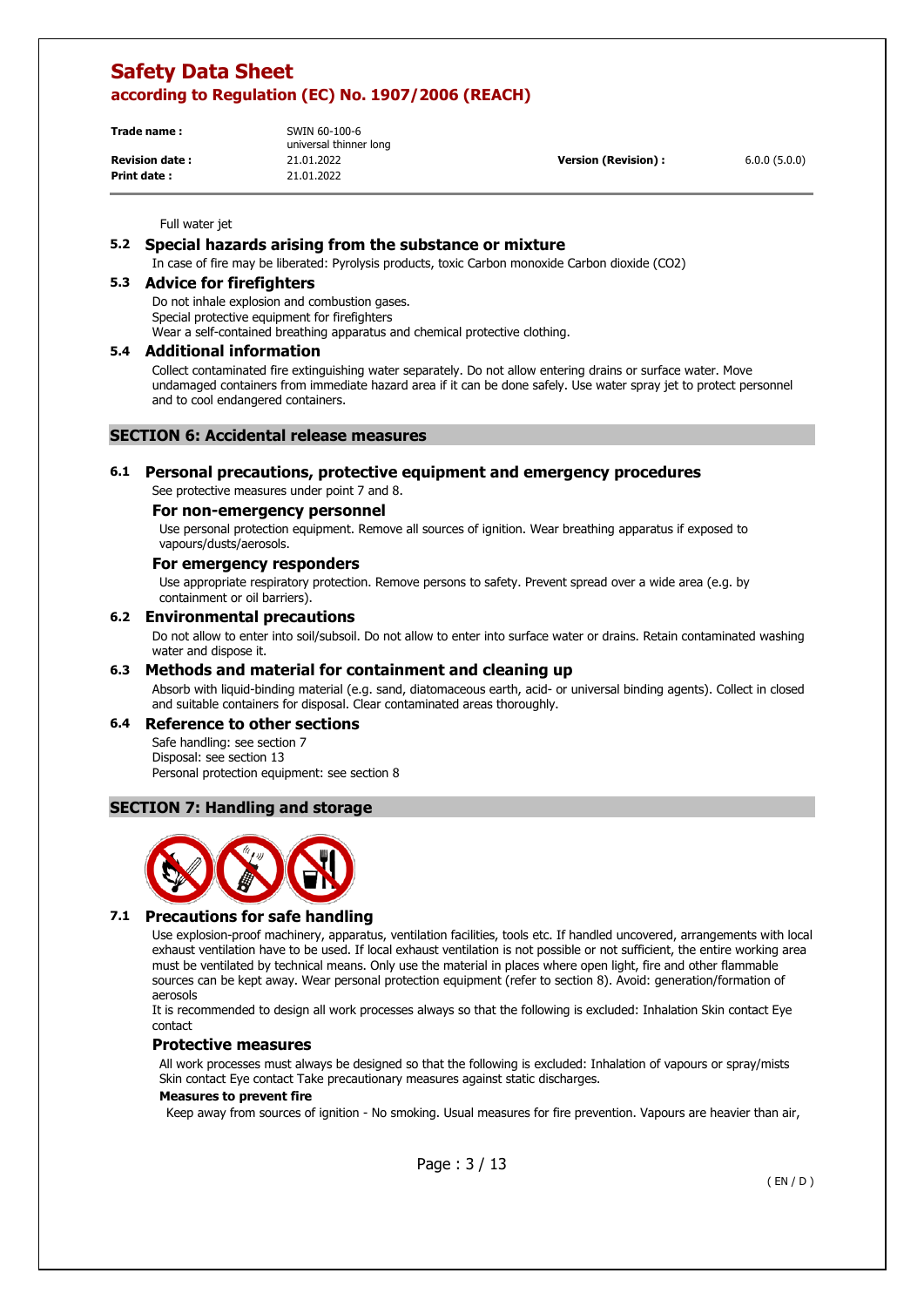| Trade name:           | SWIN 60-100-6<br>universal thinner long |                      |              |
|-----------------------|-----------------------------------------|----------------------|--------------|
| <b>Revision date:</b> | 21.01.2022                              | Version (Revision) : | 6.0.0(5.0.0) |
| <b>Print date:</b>    | 21.01.2022                              |                      |              |

spread along floors and form explosive mixtures with air. Keep away from sources of heat (e.g. hot surfaces), sparks and open flames. Provide earthing of containers, equipment, pumps and ventilation facilities. Use only antistatically equipped (spark-free) tools. Wear anti-static footwear and clothing Take precautionary measures against static discharges.

#### **Measures to prevent aerosol and dust generation**

Vapours/aerosols must be exhausted directly at the point of origin. Use only in well-ventilated areas.

**Environmental precautions** 

Shafts and sewers must be protected from entry of the product.

#### **7.2 Conditions for safe storage, including any incompatibilities**

**Hints on joint storage** 

**Storage class (TRGS 510) :** 3

# **Further information on storage conditions**

Keep container tightly closed. Keep/Store only in original container.

#### **7.3 Specific end use(s)**

Observe technical data sheet.

### **SECTION 8: Exposure controls/personal protection**

#### **8.1 Control parameters**

#### **Occupational exposure limit values**

2-METHOXY-1-METHYLETHYL ACETATE ; CAS No. : 108-65-6

| ZHILTITOAT "IHILTITILLITTIL ACLIATE", CAS NO. . 100"03"0 |                                   |
|----------------------------------------------------------|-----------------------------------|
| Limit value type (country of origin) : TRGS 900 (D)      |                                   |
| Limit value:                                             | 50 ppm $/270$ mg/m <sup>3</sup>   |
| Peak limitation:                                         | 1(I)                              |
| Remark:                                                  | Y                                 |
| Version:                                                 | 29.03.2019                        |
| Limit value type (country of origin) : STEL (EC)         |                                   |
| Limit value:                                             | 100 ppm $/$ 550 mg/m <sup>3</sup> |
| Remark:                                                  | н                                 |
| Version:                                                 | 20.06.2019                        |
| Limit value type (country of origin) : TWA (EC)          |                                   |
| Limit value:                                             | 50 ppm $/275 \text{ mg/m}^3$      |
| Remark:                                                  | н                                 |
| Version:                                                 | 20.06.2019                        |
| ETHYL 3-ETHOXYPROPIONATE; CAS No.: 763-69-9              |                                   |
| Limit value type (country of origin) : TRGS 900 (D)      |                                   |
| Limit value:                                             | 100 ppm / $610 \text{ mg/m}^3$    |
| Peak limitation:                                         | 1(I)                              |
| Remark:                                                  | H.Y                               |
| Version:                                                 | 29.03.2019                        |
| 2-METHOXYPROPYL ACETATE; CAS No.: 70657-70-4             |                                   |
| Limit value type (country of origin) : TRGS 900 (D)      |                                   |
| Limit value:                                             | 5 ppm $/$ 28 mg/m <sup>3</sup>    |
| Peak limitation:                                         | 2(I)                              |
| Remark:                                                  | H, Z                              |
| Version:                                                 | 29.03.2019                        |
| <b>DNEL-/PNEC-values</b>                                 |                                   |
| <b>DNEL/DMEL</b>                                         |                                   |
| 2-METHOXY-1-METHYLETHYL ACETATE; CAS No.: 108-65-6       |                                   |
| Limit value type :                                       | DNEL worker (local)               |
| Exposure route :                                         | Inhalation                        |
| Exposure frequency:                                      | Short-term                        |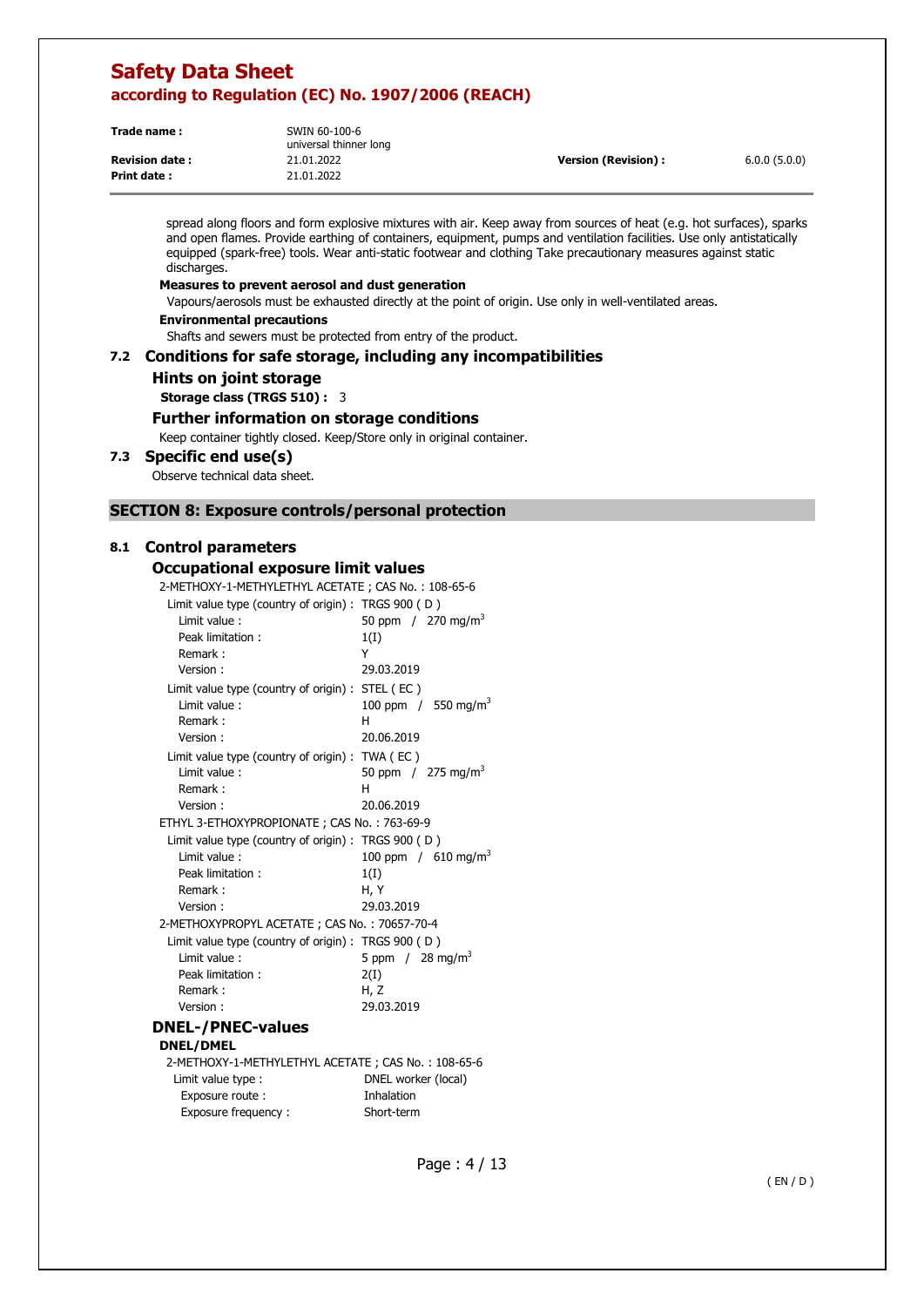**Print date :** 21.01.2022

**Trade name :** SWIN 60-100-6 universal thinner long

**Revision date :** 21.01.2022 **Version (Revision) :** 6.0.0 (5.0.0)

| Limit value :                                      | 550 mg/m <sup>3</sup>          |
|----------------------------------------------------|--------------------------------|
| Limit value type :                                 | DNEL worker (systemic)         |
| Exposure route:                                    | Inhalation                     |
| Exposure frequency:                                | Long-term                      |
| Limit value:                                       | 275 mg/m $3$                   |
| Limit value type :                                 | DNEL worker (systemic)         |
| Exposure route :                                   | Dermal                         |
| Exposure frequency:                                | Long-term                      |
| Limit value:                                       | 796 mg/kg bw/day               |
| ETHYL 3-ETHOXYPROPIONATE; CAS No.: 763-69-9        |                                |
| Limit value type :                                 | DMEL worker (local)            |
| Exposure route:                                    | Inhalation                     |
| Exposure frequency:                                | Long-term                      |
| Limit value:                                       | 610 mg/m <sup>3</sup>          |
| Limit value type :                                 | DMEL worker (local)            |
| Exposure route :                                   | Dermal                         |
| Exposure frequency:                                | Long-term                      |
| Limit value:                                       | 102 mg/kg bw/day               |
| Limit value type :                                 | DMEL worker (systemic)         |
| Exposure route :                                   | Inhalation                     |
| Exposure frequency:                                | Long-term                      |
| Limit value:                                       | 610 mg/m <sup>3</sup>          |
| Limit value type :                                 | DMEL worker (systemic)         |
| Exposure route :                                   | Dermal                         |
| Exposure frequency:                                | Long-term                      |
| Limit value:                                       | 102 mg/kg bw/day               |
| <b>PNEC</b>                                        |                                |
| 2-METHOXY-1-METHYLETHYL ACETATE; CAS No.: 108-65-6 |                                |
| Limit value type :                                 | PNEC (Aquatic, freshwater)     |
| Limit value :                                      | $0,635$ mg/l                   |
| Limit value type :                                 | PNEC (Aquatic, marine water)   |
| Limit value :                                      | 0,0635 mg/l                    |
| Limit value type :                                 | PNEC (Sediment, freshwater)    |
| Limit value:                                       | 3,29 mg/kg                     |
| Limit value type :                                 | PNEC (Sediment, marine water)  |
| Limit value :                                      | 0,329 mg/kg                    |
| Limit value type :                                 | PNEC (Soil)                    |
| Exposure route:                                    | Soil                           |
| Limit value :                                      | $0,29$ mg/kg                   |
| Limit value type :                                 | PNEC (Sewage treatment plant)  |
| Limit value:                                       | $100$ mg/l                     |
| ETHYL 3-ETHOXYPROPIONATE; CAS No.: 763-69-9        | PNEC (Aquatic, freshwater)     |
| Limit value type :<br>Exposure route :             | Water (Including sewage plant) |
| Limit value :                                      | 0,0609 mg/l                    |
| Limit value type :                                 | PNEC (Aquatic, marine water)   |
| Exposure route:                                    | Water (Including sewage plant) |
| Limit value:                                       | 0,00609 mg/l                   |
| Limit value type :                                 | PNEC (Sediment, freshwater)    |
| Exposure route :                                   | Soil                           |
| Limit value:                                       | $0,419$ mg/kg dw               |
| Limit value type :                                 | PNEC (Sediment, marine water)  |
| Exposure route :                                   | Soil                           |
| Limit value :                                      | 0,0419 mg/kg dw                |
| Limit value type :                                 | PNEC (Soil)                    |
|                                                    |                                |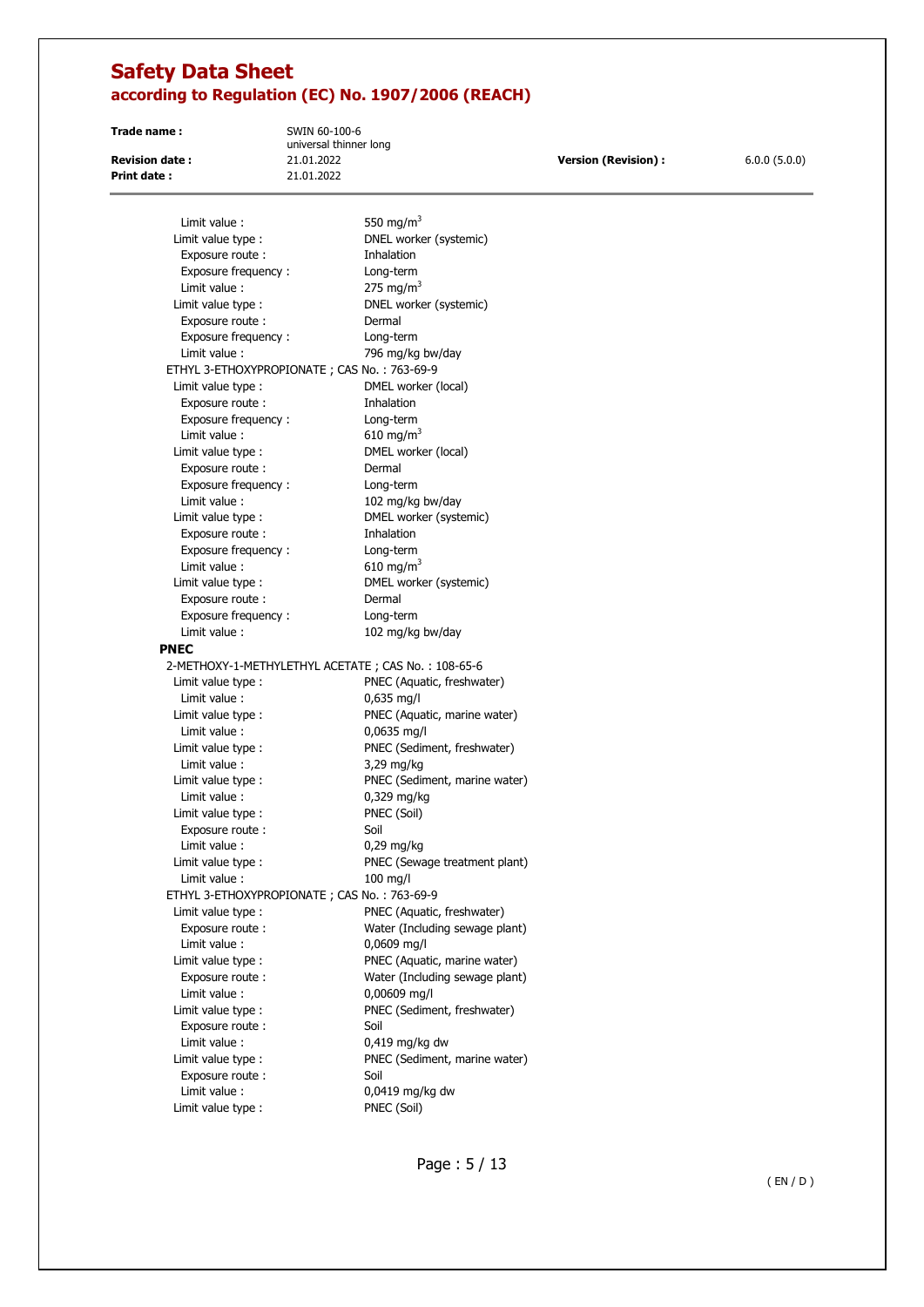**Trade name :** SWIN 60-100-6

**Print date :** 21.01.2022

universal thinner long

**Revision date :** 21.01.2022 **Version (Revision) :** 6.0.0 (5.0.0)

Exposure route : Soil Limit value : 0,048 mg/kg dw Limit value : 50 mg/l

Limit value type : PNEC (Sewage treatment plant) Exposure route : Water (Including sewage plant)

# **8.2 Exposure controls**



### **Personal protection equipment**

#### **Eye/face protection**

Eye glasses with side protection

# **Skin protection**

#### **Hand protection**

**Suitable material** : Butyl caoutchouc (butyl rubber) Thickness of the glove material : 0.7 mm Breakthrough time (maximum wearing time) : 480 min Recommended glove articles EN ISO 374

**Remark** : Check leak tightness/impermeability prior to use. In the case of wanting to use the gloves again, clean them before taking off and air them well. The quality of the protective gloves resistant to chemicals must be chosen

as a function of the specific working place concentration and quantity of hazardous substances. For special purposes, it is recommended to check the resistance to chemicals of the protective gloves mentioned above together with the supplier of these gloves.

#### **Body protection**

#### Overall

**Suitable protective clothing** : For the protection against direct skin contact, body protective clothing is essential (in addition to the usual working clothes). Chemical resistant safety shoes Only wear fitting, comfortable and clean protective clothing.

**Required properties** : antistatic. flame-resistant heat-resistant

#### **Respiratory protection**

Appropriate engineering controls

If technical exhaust or ventilation measures are not possible or insufficient, respiratory protection must be worn. Respiratory protection necessary at: exceeding exposure limit values aerosol or mist formation. spray application

#### **Suitable respiratory protection apparatus**

Filtering device (full mask or mouthpiece) with filter: Filter type: A2P2

#### **General information**

Wash hands before breaks and after work. Apply skin care products after work.

### **SECTION 9: Physical and chemical properties**

# **9.1 Information on basic physical and chemical properties**

| <b>Physical state:</b> Liquid               |                |            |                   |    |
|---------------------------------------------|----------------|------------|-------------------|----|
| Odour :                                     | characteristic |            |                   |    |
| Appearance                                  |                |            |                   |    |
| <b>Colour:</b> colourless                   |                |            |                   |    |
| <b>Safety characteristics</b>               |                |            |                   |    |
| Melting point/freezing point:               |                |            | No data available |    |
| Initial boiling point and boiling<br>range: |                | (1013 hPa) | 146 - 173         | °∩ |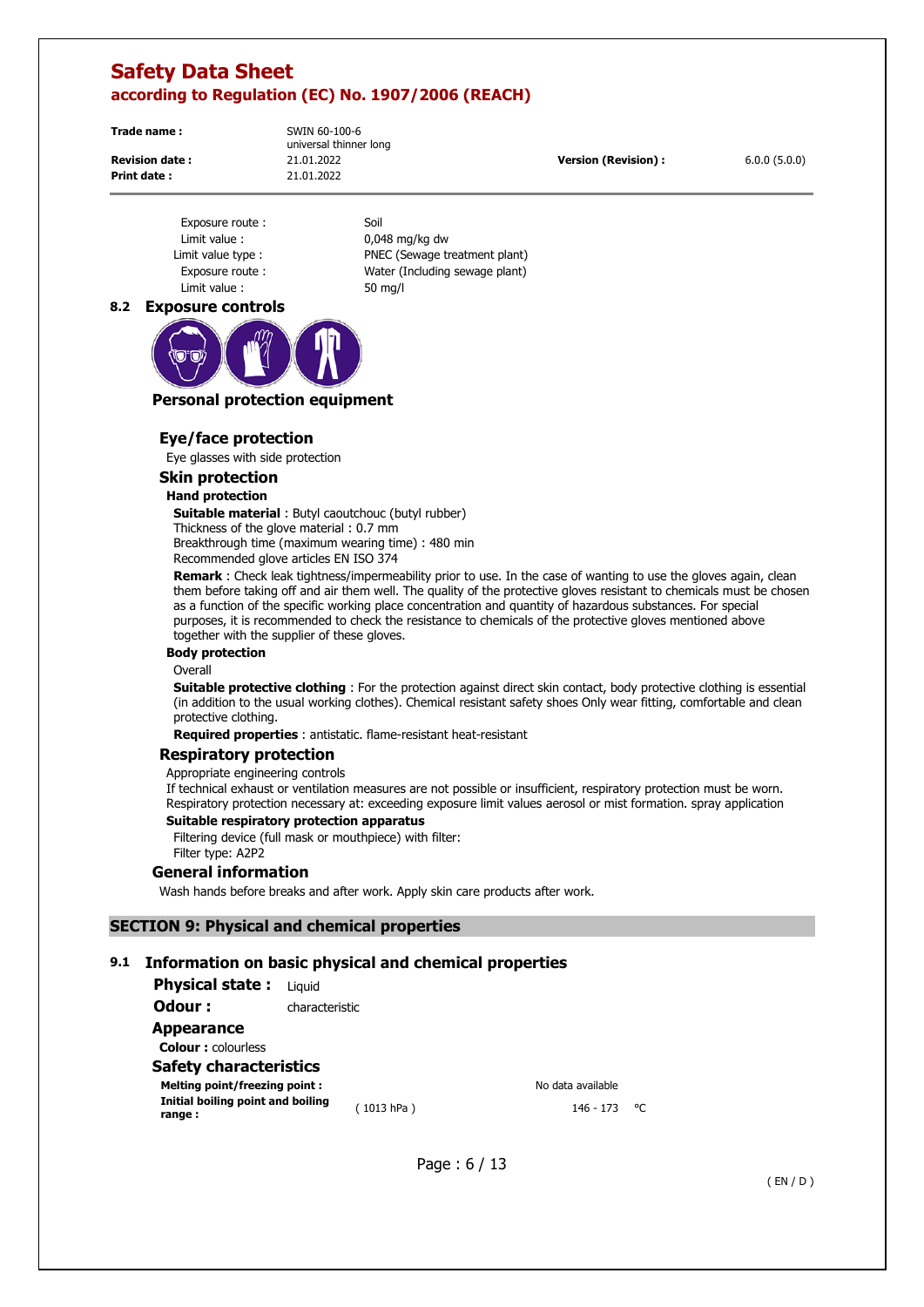| Trade name:           | SWIN 60-100-6<br>universal thinner long |                      |              |
|-----------------------|-----------------------------------------|----------------------|--------------|
| <b>Revision date:</b> | 21.01.2022                              | Version (Revision) : | 6.0.0(5.0.0) |
| Print date:           | 21.01.2022                              |                      |              |
|                       |                                         |                      |              |

| Decomposition temperature :                       |                               |         | No data available                                            |                   |                  |
|---------------------------------------------------|-------------------------------|---------|--------------------------------------------------------------|-------------------|------------------|
| Flash point:                                      |                               |         | 45                                                           | °C                | DIN 51755 part 1 |
| Auto-ignition temperature :                       |                               |         | 315                                                          | °C                | <b>DIN 51794</b> |
| Lower explosion limit :                           |                               |         | 1,1                                                          | $Vol-%$           |                  |
| <b>Upper explosion limit:</b>                     |                               |         | 10,8                                                         | $Vol-%$           |                  |
| Vapour pressure :                                 | (20 °C )                      |         | 3,4                                                          | hPa               |                  |
| Density :                                         | (20 °C)                       | approx. | 0,96                                                         | q/cm <sup>3</sup> | <b>DIN 51757</b> |
| Water solubility:                                 | (20 °C )                      |         | partially miscible                                           |                   |                  |
| pH-value:                                         | (20 °C)                       |         | not applicable                                               |                   |                  |
| <b>Partition coefficient n-</b><br>octanol/water: |                               |         | No data available                                            |                   |                  |
| <b>Cinematic viscosity:</b>                       | (40 °C )                      |         | No data available                                            |                   |                  |
| Odour threshold:                                  |                               |         | No data available                                            |                   |                  |
| <b>Relative vapour density:</b>                   | (20 °C)                       |         | No data available                                            |                   |                  |
| <b>Vapourisation rate:</b>                        |                               |         | No data available                                            |                   |                  |
| <b>Maximum VOC content (EC):</b>                  |                               |         | 100                                                          | Wt $%$            | 1999/13/EC       |
| VOC-value:                                        |                               |         | 964                                                          | g/l               | 2004/42/EC       |
| <b>Flammable solids:</b>                          |                               |         | Not fulfilling criteria for hazard class "Flammable Solids". |                   |                  |
| <b>Flammable gases:</b>                           | Not applicable.               |         |                                                              |                   |                  |
| <b>Oxidising liquids:</b>                         | GHS/CLP criteria are not met. |         |                                                              |                   |                  |
| <b>Explosive properties:</b>                      | GHS/CLP criteria are not met. |         |                                                              |                   |                  |
| <b>ALL  ! f</b> .                                 |                               |         |                                                              |                   |                  |

#### **9.2 Other information**

None

### **SECTION 10: Stability and reactivity**

#### **10.1 Reactivity**

Information is given in subsection 10.3.

#### **10.2 Chemical stability**

The product is stable under storage at normal ambient temperatures.

### **10.3 Possibility of hazardous reactions**

In use, may form flammable/explosive vapour-air mixture.

#### **10.4 Conditions to avoid**

Keep away from heat, hot surfaces, sparks, open flames and other ignition sources. No smoking.

#### **10.5 Incompatible materials**  Exothermic reaction with:

Acid , Oxidising agent, strong.

## **10.6 Hazardous decomposition products**

Does not decompose when used for intended uses.

# **SECTION 11: Toxicological information**

# **11.1 Information on toxicological effects**

### **Acute toxicity**

Based on available data, the classification criteria are not met.

| <b>Acute oral toxicity</b> |                                                    |
|----------------------------|----------------------------------------------------|
| Parameter:                 | ATEmix calculated                                  |
| Exposure route:            | Oral                                               |
| Effective dose:            | not relevant                                       |
| Parameter:                 | LD50 (ETHYL 3-ETHOXYPROPIONATE; CAS No.: 763-69-9) |
| Exposure route:            | Oral                                               |
| Species :                  | Rat                                                |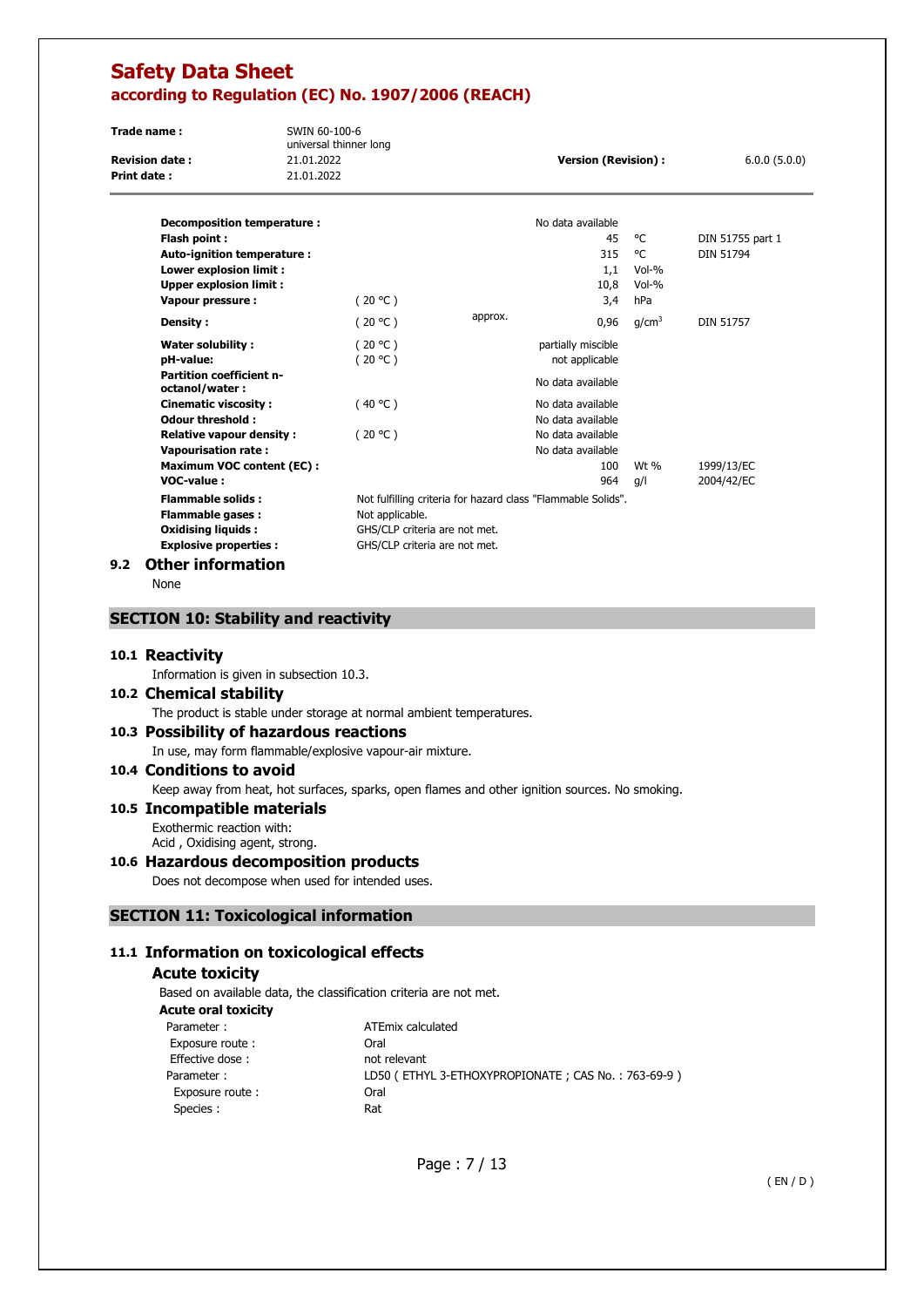| Trade name:           | SWIN 60-100-6<br>universal thinner long |                      |              |
|-----------------------|-----------------------------------------|----------------------|--------------|
| <b>Revision date:</b> | 21.01.2022                              | Version (Revision) : | 6.0.0(5.0.0) |
| Print date:           | 21.01.2022                              |                      |              |
|                       |                                         |                      |              |

| Effective dose:                                                   | 4309 mg/kg                                                                |
|-------------------------------------------------------------------|---------------------------------------------------------------------------|
| Method:                                                           | OECD 401                                                                  |
| Parameter:                                                        | LD50 (2-METHOXYPROPYL ACETATE; CAS No.: 70657-70-4)                       |
| Exposure route:                                                   | Oral                                                                      |
| Species :                                                         | Rat                                                                       |
| Effective dose:                                                   | 8500 mg/kg                                                                |
| <b>Acute dermal toxicity</b>                                      |                                                                           |
| Parameter:                                                        | <b>ATEmix calculated</b>                                                  |
| Exposure route:                                                   | Dermal                                                                    |
| Effective dose:                                                   | not relevant                                                              |
| Parameter:                                                        | LD50 (ETHYL 3-ETHOXYPROPIONATE; CAS No.: 763-69-9)                        |
| Exposure route:                                                   | Dermal                                                                    |
| Species :                                                         | Rabbit                                                                    |
| Effective dose:                                                   | 4080 mg/kg                                                                |
| Method:                                                           | <b>OECD 402</b>                                                           |
| <b>Acute inhalation toxicity</b>                                  |                                                                           |
| Parameter:                                                        | ATEmix calculated                                                         |
| Exposure route :                                                  | Inhalation (vapour)                                                       |
| Effective dose:                                                   | not relevant                                                              |
| Parameter:                                                        | LC50 (2-METHOXYPROPYL ACETATE; CAS No.: 70657-70-4)                       |
| Exposure route:                                                   | Inhalation                                                                |
| Species :                                                         | Rat                                                                       |
| Effective dose:                                                   | 23,88 mg/l                                                                |
| Corrosive/irritant effect on skin/eyes                            |                                                                           |
| Based on available data, the classification criteria are not met. |                                                                           |
| Respiratory or skin sensitisation                                 |                                                                           |
| Based on available data, the classification criteria are not met. |                                                                           |
|                                                                   | CMR effects (carcinogenicity, mutagenicity and toxicity for reproduction) |
| <b>Carcinogenicity</b>                                            |                                                                           |
| Based on available data, the classification criteria are not met. |                                                                           |
|                                                                   |                                                                           |

#### **Germ cell mutagenicity**

Based on available data, the classification criteria are not met.

#### **Reproductive toxicity**  Based on available data, the classification criteria are not met.

**STOT-single exposure** 

May cause drowsiness or dizziness.

#### **STOT-repeated exposure**

Based on available data, the classification criteria are not met.

### **Aspiration hazard**

Based on available data, the classification criteria are not met.

# **SECTION 12: Ecological information**

# **12.1 Toxicity**

# **Aquatic toxicity**

Based on available data, the classification criteria are not met.

| Acute (short-term) fish toxicity |  |  |
|----------------------------------|--|--|
|                                  |  |  |

| Parameter:             | LC50 (2-METHOXY-1-METHYLETHYL ACETATE; CAS No.: 108-65-6) |
|------------------------|-----------------------------------------------------------|
| Species :              | Oncorhynchus mykiss (Rainbow trout)                       |
| Evaluation parameter : | Acute (short-term) fish toxicity                          |
| Effective dose:        | $134 \text{ mg/l}$                                        |
| Exposure time:         | 96 h                                                      |
|                        |                                                           |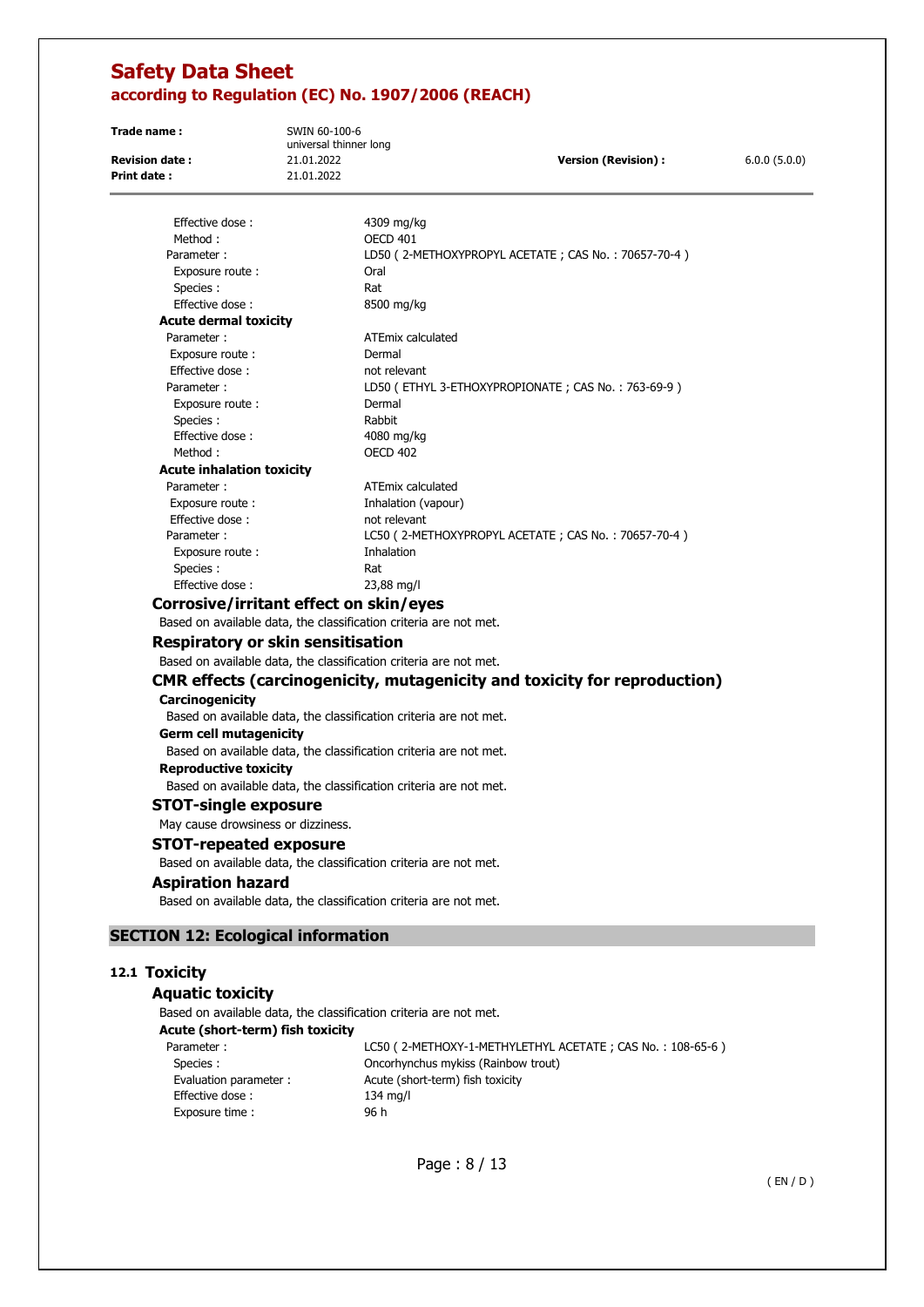**Trade name :** SWIN 60-100-6 universal thinner long **Revision date :** 21.01.2022 **Version (Revision) :** 6.0.0 (5.0.0) **Print date :** 21.01.2022 Method : CONTROLLER CONTROLLER CONTROLLER CONTROLLER OF 203 Parameter : LC50 (ETHYL 3-ETHOXYPROPIONATE ; CAS No. : 763-69-9 ) Species : Pimephales promelas (fathead minnow) Evaluation parameter : Acute (short-term) fish toxicity Effective dose : 45,3 - 90 mg/l Exposure time : 96 h Method : OECD 203 **Chronic (long-term) fish toxicity**  Parameter : NOEC ( 2-METHOXY-1-METHYLETHYL ACETATE ; CAS No. : 108-65-6 ) Species : Oryzias latipes (Ricefish) Evaluation parameter : Chronic (long-term) fish toxicity Effective dose : 47,5 mg/l Exposure time : 14 D Method : 0ECD 204 **Acute (short-term) toxicity to crustacea**  Parameter : EC50 ( 2-METHOXY-1-METHYLETHYL ACETATE ; CAS No. : 108-65-6 ) Species : Daphnia magna (Big water flea) Evaluation parameter : Acute (short-term) daphnia toxicity Effective dose :  $> 500$  mg/l Exposure time : 48 h Parameter : EC50 (ETHYL 3-ETHOXYPROPIONATE ; CAS No. : 763-69-9) Species : Daphnia magna (Big water flea) Evaluation parameter : <br>Acute (short-term) daphnia toxicity Effective dose : 479,7 mg/l Exposure time : 48 h Method : 0ECD 202 **Chronic (long-term) toxicity to crustacea**  Parameter : NOEC ( 2-METHOXY-1-METHYLETHYL ACETATE ; CAS No. : 108-65-6 ) Species : Daphnia magna (Big water flea) Evaluation parameter : Chronic (long-term) daphnia toxicity Effective dose :  $> = 100$  mg/l Exposure time : 21 D Method : 0ECD 202 **Acute (short-term) toxicity to aquatic algae and cyanobacteria**  Parameter : ErC50 ( 2-METHOXY-1-METHYLETHYL ACETATE ; CAS No. : 108-65-6 ) Species : Pseudokirchneriella subcapitata  $Effective dose:$  > 1000 mg/l Exposure time : 96 h Method : 0ECD 201 Parameter : EC50 (ETHYL 3-ETHOXYPROPIONATE ; CAS No. : 763-69-9) Species : Pseudokirchneriella subcapitata Evaluation parameter : <br>Acute (short-term) algae toxicity  $Effective dose :$  > 114.86 ma/l Exposure time : 72 h Method : OECD 201 **Toxicity to other aquatic plants/organisms**  Parameter : EC50 ( 2-METHOXY-1-METHYLETHYL ACETATE ; CAS No. : 108-65-6 ) Species : Selenastrum capricornutum Evaluation parameter : Chronic (long-term) algae toxicity  $Effective dose :$   $> 1000$  ma/l Exposure time : 72 h Method : 0ECD 201 **12.2 Persistence and degradability Biodegradation**  Parameter : Biodegradation ( 2-METHOXY-1-METHYLETHYL ACETATE ; CAS No. : 108-65-6 )

Page : 9 / 13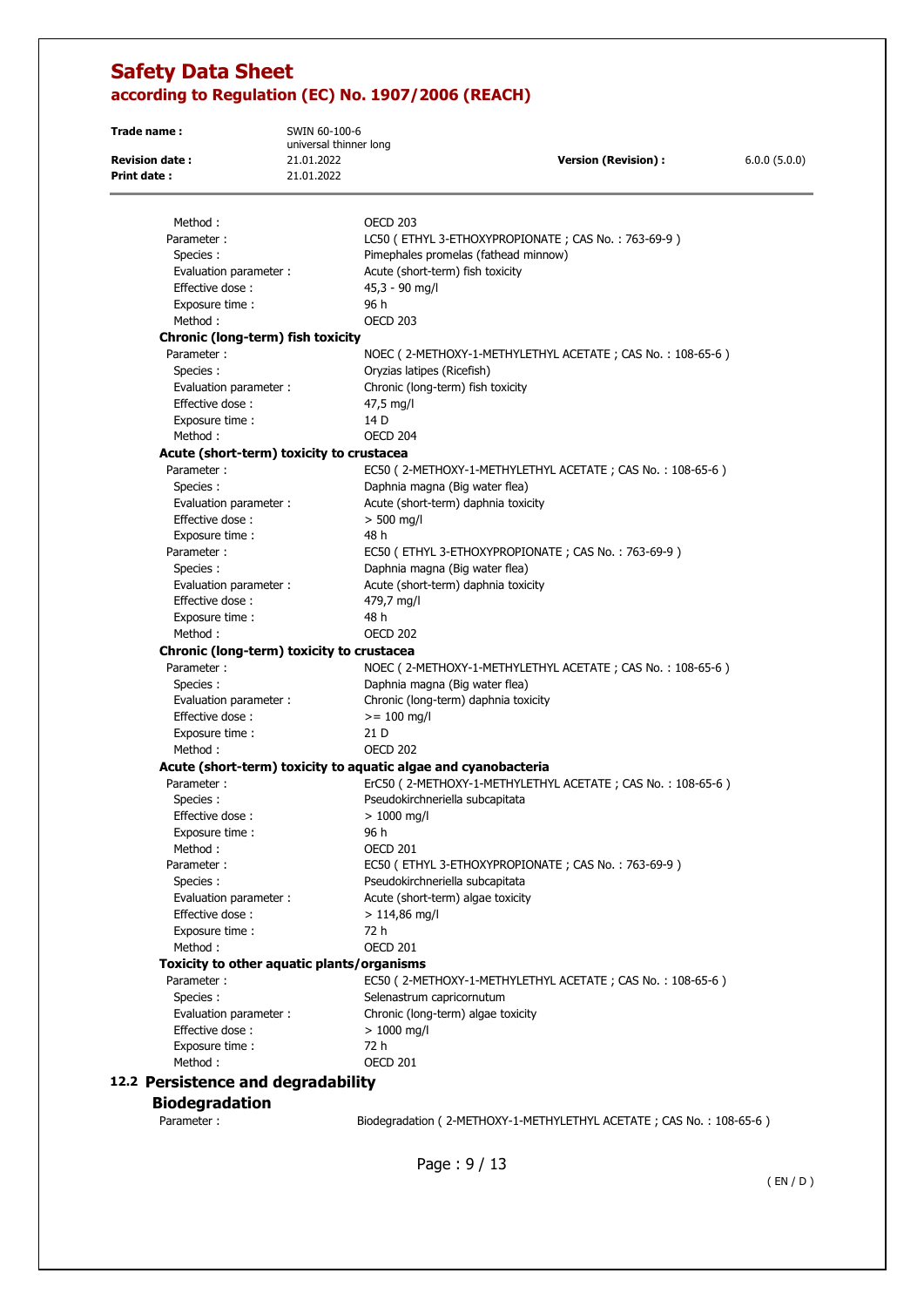**Trade name :** SWIN 60-100-6 universal thinner long **Revision date :** 21.01.2022 **Version (Revision) :** 6.0.0 (5.0.0) **Print date :** 21.01.2022

| Inoculum:                 | Biodegradation                                                      |
|---------------------------|---------------------------------------------------------------------|
| Evaluation parameter :    | Aerobic                                                             |
| Degradation rate:         | $83\%$                                                              |
| Test duration :           | 28 D                                                                |
| Evaluation:               | Readily biodegradable (according to OECD criteria).                 |
| Method:                   | OECD 301F                                                           |
| Parameter:                | Biodegradation (2-METHOXY-1-METHYLETHYL ACETATE; CAS No.: 108-65-6) |
| Inoculum :                | Biodegradation                                                      |
| Degradation rate:         | 100 %                                                               |
| Test duration:            | 28 D                                                                |
| Evaluation:               | Readily biodegradable (according to OECD criteria).                 |
| Method:                   | OECD 301B                                                           |
| Parameter:                | Biodegradation (ETHYL 3-ETHOXYPROPIONATE; CAS No.: 763-69-9)        |
| Inoculum:                 | Biodegradation                                                      |
| Degradation rate:         | 100 %                                                               |
| Test duration:            | 18 D                                                                |
| Evaluation:               | Readily biodegradable (according to OECD criteria).                 |
| Method:                   | OECD 301B                                                           |
| Rioaccumulative notential |                                                                     |

# **12.3 Bioaccumulative potential**

No information available.

**12.4 Mobility in soil** 

No information available.

### **12.5 Results of PBT and vPvB assessment**

The substances in the mixture do not meet the PBT/vPvB criteria according to REACH, annex XIII.

#### **12.6 Other adverse effects**

No information available.

### **SECTION 13: Disposal considerations**

#### **13.1 Waste treatment methods**

Dispose according to legislation. The allocation of waste identity numbers/waste descriptions must be carried out according to the EEC, specific to the industry and process. Contaminated packages must be completely emptied and can be re-used following proper cleaning. Packing which cannot be properly cleaned must be disposed of.

#### **SECTION 14: Transport information**

### **14.1 UN number**

UN 1263

# **14.2 UN proper shipping name**

**Land transport (ADR/RID)**  PAINT RELATED MATERIAL

**Sea transport (IMDG)**  PAINT RELATED MATERIAL **Air transport (ICAO-TI / IATA-DGR)**  PAINT RELATED MATERIAL

### **14.3 Transport hazard class(es)**

| Land transport (ADR/RID)                    |     |
|---------------------------------------------|-----|
| Class(es):                                  | 3   |
| <b>Classification code:</b>                 | F1  |
| <b>Hazard identification number (Kemler</b> |     |
| No.) :                                      | 30  |
| <b>Tunnel restriction code:</b>             | D/F |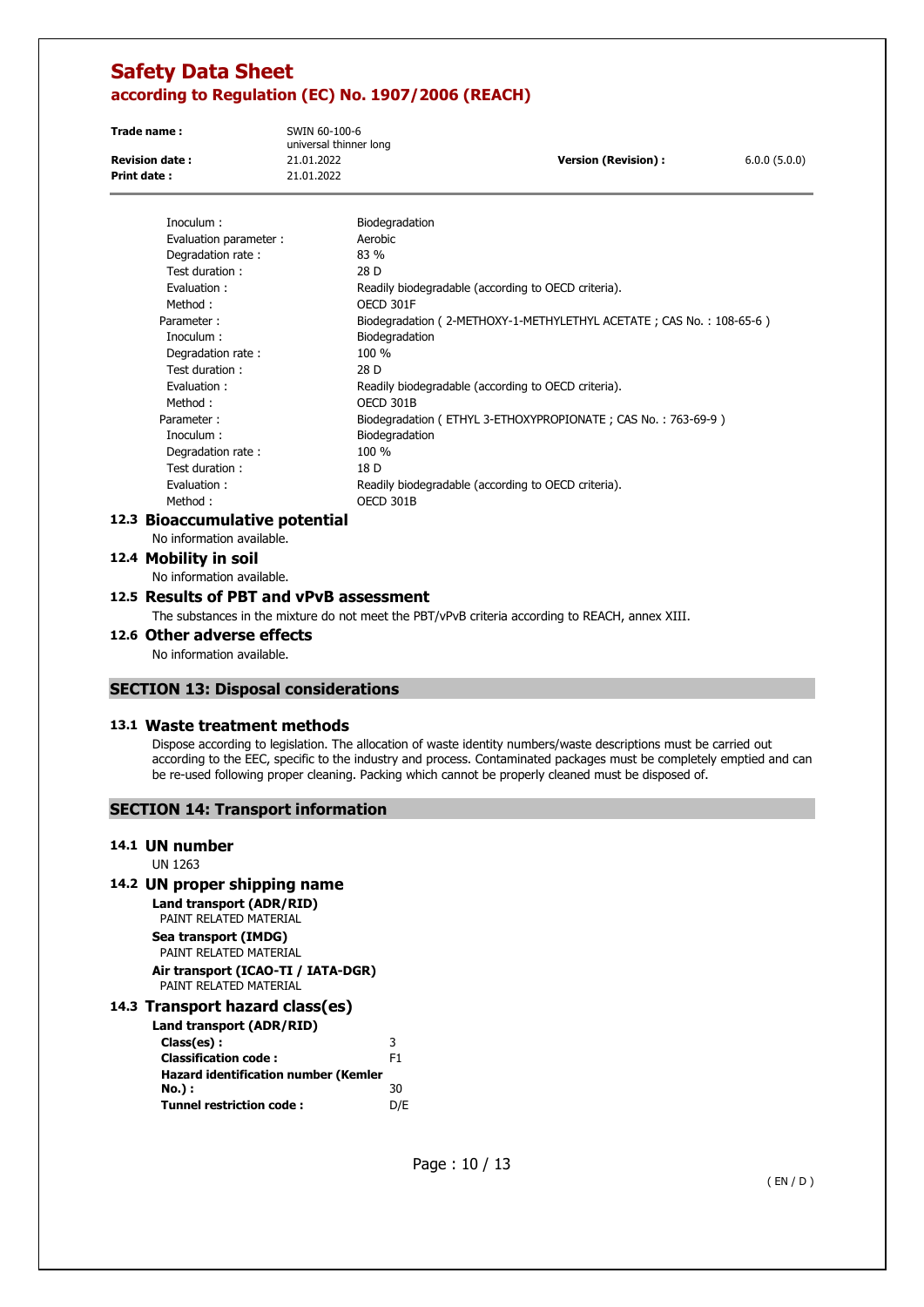| Trade name:           | SWIN 60-100-6<br>universal thinner long |                            |              |
|-----------------------|-----------------------------------------|----------------------------|--------------|
| <b>Revision date:</b> | 21.01.2022                              | <b>Version (Revision):</b> | 6.0.0(5.0.0) |
| Print date:           | 21.01.2022                              |                            |              |

| <b>Special provisions:</b>          | $LQ$ 5 $\vdots$ E 1 |
|-------------------------------------|---------------------|
| Hazard label(s):                    | 3                   |
| Sea transport (IMDG)                |                     |
| Class(es):                          | 3                   |
| EmS-No.:                            | $F-E / S-E$         |
| <b>Special provisions:</b>          | $LQ$ 5 $\vdots$ E 1 |
| Hazard label(s):                    | 3                   |
| Air transport (ICAO-TI / IATA-DGR)  |                     |
| Class(es):                          | 3                   |
| <b>Special provisions:</b>          | F 1                 |
| Hazard label(s):                    | 3                   |
| 14.4 Packing group<br>ш             |                     |
| 14.5 Environmental hazards          |                     |
| <b>Land transport (ADR/RID):</b> No |                     |
| Sea transport (IMDG) :<br>No.       |                     |

**Air transport (ICAO-TI / IATA-DGR) :** No

# **14.6 Special precautions for user**

None

# **14.7 Transport in bulk according to Annex II of Marpol and the IBC Code**  not applicable

# **SECTION 15: Regulatory information**

# 15.1 Safety, health and environmental regulations/legislation specific for the substance or **mixture**

**EU legislation Authorisations and/or restrictions on use Restrictions on use**  Use restriction according to REACH annex XVII, no. : 3, 30, 40 **Other regulations (EU) Restrictions of use in accordance with regulation (ЕС) 2019/1148 on the marketing and use of explosives precursors**  None **Labelling for contents according to regulation (EC) No. 648/2004**  None **National regulations Restrictions of occupation**  Observe employment restrictions under the Maternity Protection Directive (92/85/EEC) for expectant or nursing mothers. Observe restrictions to employment for juvenils according to the 'juvenile work protection guideline' (94/33/EC). **Technische Anleitung Luft (TA-Luft)**  Weight fraction (Number 5.2.5. I) :  $< 5\%$ **Water hazard class (WGK)**  Classification according to AwSV - Class : 1 (Slightly hazardous to water) **15.2 Chemical safety assessment**  For this substance / mixture a chemical safety assessment has not been carried out.

# **SECTION 16: Other information**

# **16.1 Indication of changes**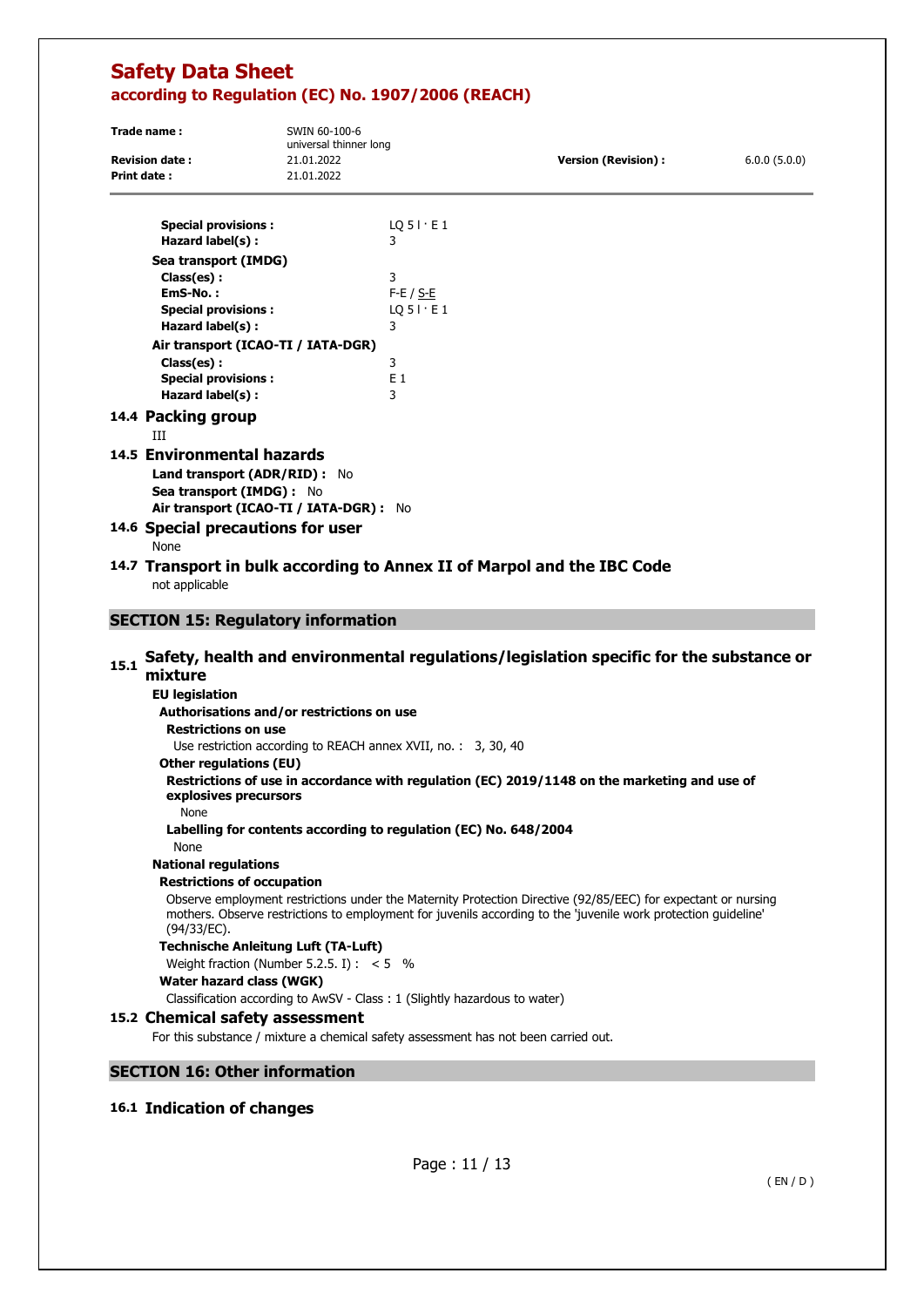| Trade name:           | SWIN 60-100-6<br>universal thinner long |                      |              |
|-----------------------|-----------------------------------------|----------------------|--------------|
| <b>Revision date:</b> | 21.01.2022                              | Version (Revision) : | 6.0.0(5.0.0) |
| Print date:           | 21.01.2022                              |                      |              |

02. Label elements · 02. Labelling according to Regulation (EC) No. 1272/2008 [CLP] · 02. Labelling according to Regulation (EC) No. 1272/2008 [CLP] - Hazard components for labelling · 03. Hazardous ingredients · 08. Occupational exposure limit values · 15. Restrictions on use

#### **16.2 Abbreviations and acronyms**

ADR = Accord européen relatif au transport international des marchandises Dangereuses par Route

AGW = Occupational Exposure Limits

ATE = Acute Toxicity Estimates

AwSV = Ordinance on facilities for the handling of substances hazardous to water

DMEL = Derived Minimal Effect Levels

DNEL = Derived No Effect Level

 $ECx = effective concentration$ 

 $H (8.1) =$  skin resorptive / risk of skin absorption

IATA = International Air Transport Association

ICAO = International Civil Aviation Organization

IMDG = International Maritime Code for Dangerous Goods

 $LCx/LDx/LLx = Lethal Concentration/Dose/Loading for x % of a population of test organisms$ 

MARPOL = International Convention for the Prevention of Marine Pollution from Ships

NOAEC/NOAEL = No Observed Adverse Effect Concentration/Level

NOEC/NOEL = No Observed Effect Concentration/Level

OECD = Organisation for Economic Co-operation and Development

PBT = Persistent, bioaccumulative and toxic

PNEC = Predicted No Effect Concentration

RID = Règlement concernant le transport international ferroviaire des marchandises dangereuses

RCP = reciprocal calculation procedure

 $S(a/h/ah)$  (8.1) = risk of sensitisation (of the respiratory tract/of the skin/of the respiratory tract and the skin)

SVHC = Substances of Very high Concern

STEL = Short-Time-Exposure Limit

TRGS = Technical rules for hazardous substances

TWA = Time Weighted Average

VOC = volatile organic compounds

vPvB = very persistent and very bioaccumulative

VwVwS = Administrative regulation of substances hazardous to water

WGK = water hazard class acc. ordinance on facilities for handling substances that are hazardous to water (AwSV) Y (8.1) = No risk of fetal damage will have to be feared, if the occupational exposure limit values (AGW) and the biological limit values (BGW) are observed.

Z (8.1) = The risk of fetal damage must be feared, even if the occupational exposure limit values (AGW) and the biological limit values (BGW) are observed.

### **16.3 Key literature references and sources for data**

None

### **16.4 Classification for mixtures and used evaluation method according to regulation (EC) No 1272/2008 [CLP]**

The classification for health hazards, physicochemical hazards and environmental hazards were derived from a combination of calculation methods and, if available, test data.

#### **16.5 Relevant H- and EUH-phrases (Number and full text)**

H226 Flammable liquid and vapour.

- H335 May cause respiratory irritation.
- H360D May damage the unborn child.

| <b>16.6 Training advice</b> |  |
|-----------------------------|--|
|                             |  |

None

#### **16.7 Additional information**

None

The above information describes exclusively the safety requirements of the product and is based on our present-day knowledge. The information is intended to give you advice about the safe handling of the product named in this safety data sheet, for storage, processing, transport and disposal. The information cannot be transferred to other products. In the case of mixing the product with other products or in the case of processing, the information on this safety data sheet is not necessarily